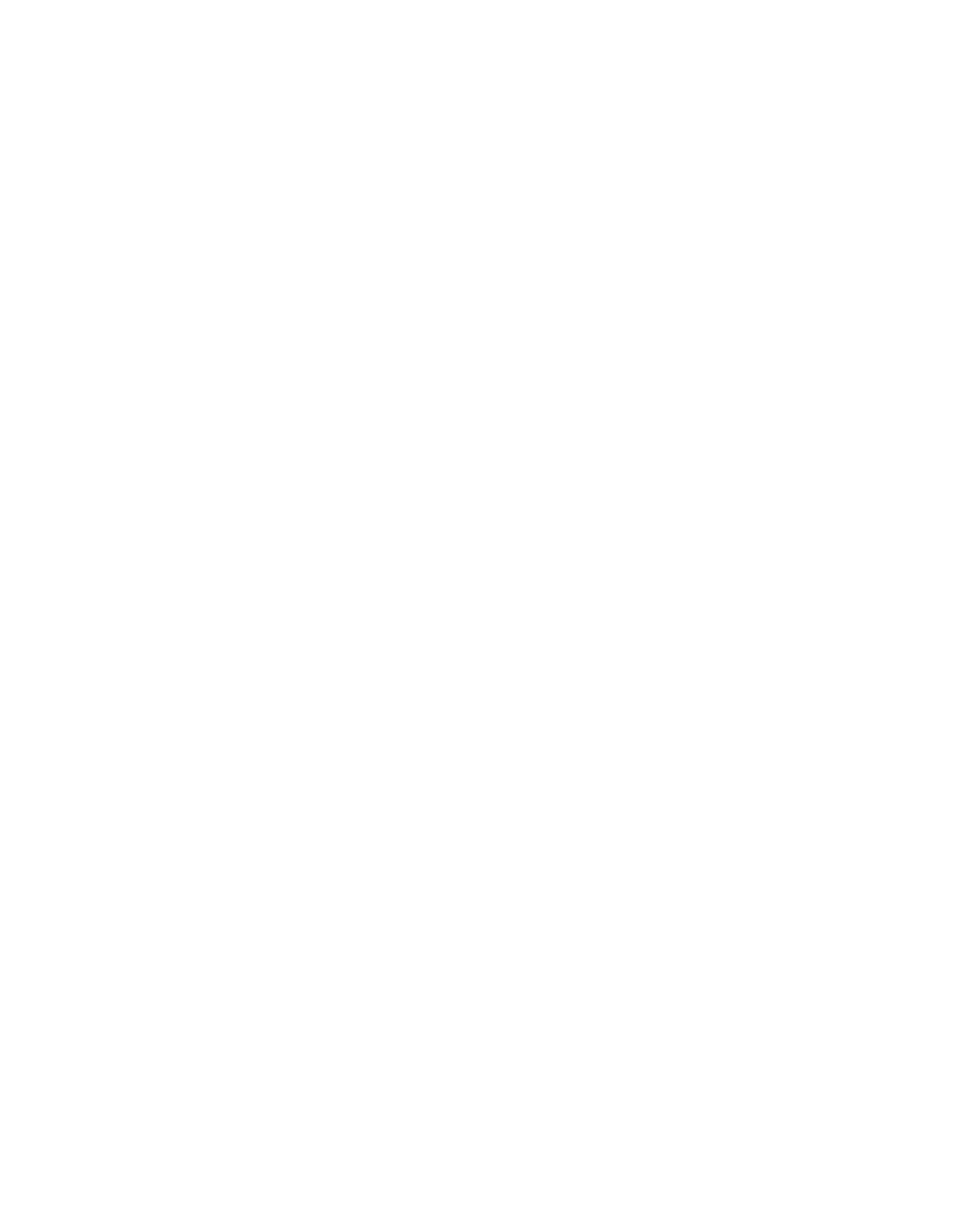#### TABLE OF CONTENTS

| 1. | <b>SCOPE</b>                     | $\overline{2}$ |
|----|----------------------------------|----------------|
| 2. | <b>DESCRIPTION</b>               | $\overline{2}$ |
| 3. | ELECTRICAL CHARACTERISTICS       | 3              |
| 4. | MECHANICAL CHARACTERISTICS       | 3              |
| 5. | <b>INSTALLATION INSTRUCTIONS</b> | 5              |
| 6. | OPERATING INSTRUCTIONS           | 5              |
| 7. | <b>MAINTENANCE</b>               | 5              |
| 8. | <b>CONTACT INFORMATION</b>       | $\overline{7}$ |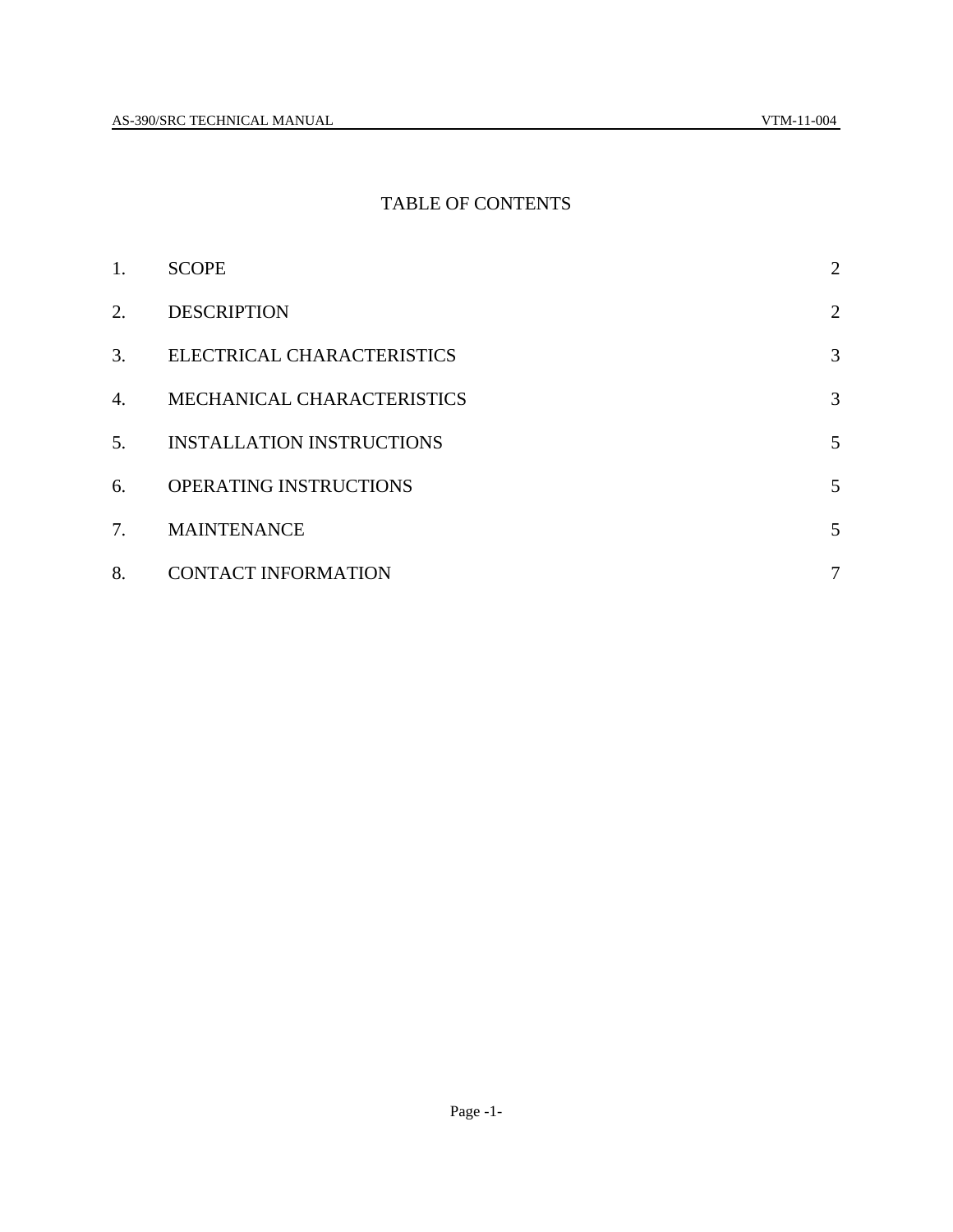#### **SCOPE**

The scope of this technical manual is to provide the basic operational characteristics of the AS-390/SRC COAXIAL STUB antenna, as well as, provide installation and maintenance information for field use.

#### **DESCRIPTION**

The AS-390/SRC antenna is a UHF ground plane antenna intended for shipboard applications, offering wide frequency band capabilities in a ruggedized package. The antenna is ideally suited for any communications system operating between 220MHz and 400MHz, providing vertically polarized, omni-directional radiation patterns. It is designed to easily handle 200 W of RF input power with a VSWR of under 2:1.

The AS-390/SRC is comprised of a small cylindrical stub radiator and an eight bar-whip ground plane. It is designed to withstand the harsh environmental conditions unique to seagoing vessels. This antenna is ideally suited for mounting atop Valcom's AS-4163/URC Dual UHF Antenna. The antenna mounts via a 3/4-14 IPS threaded post.

This antenna comes from our factory assembled, ready for installation. The following table lists the major replaceable sub-assemblies of the antenna system:

| <b>OTY</b> | <b>Part Number</b> | <b>Description</b>        |
|------------|--------------------|---------------------------|
| 1 per      | VC-10-00075-1      | AS-390/SRC Assembly       |
| optional   | VC-00-00416-1      | AS-4163/URC Antenna Mount |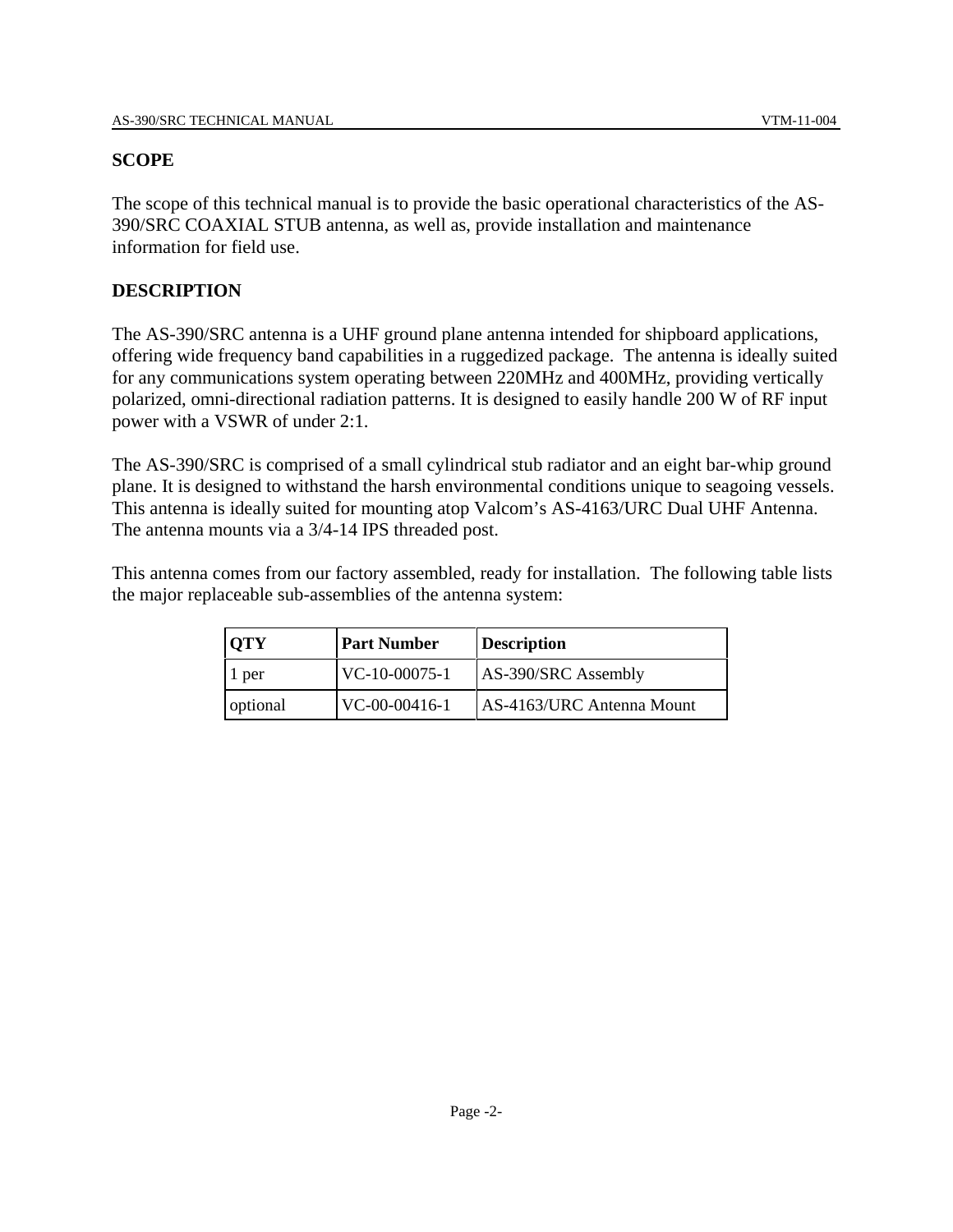| Frequency                | 220 MHz to 400 MHz |
|--------------------------|--------------------|
| Polarization             | Vertical           |
| <b>Radiation Pattern</b> | Omni-directional   |
| Impedance                | 50 Ohms Nominal    |
| <b>VSWR</b>              | Less than $1.8:1$  |
| Gain                     | $+1$ dBi           |
| Input connector          | N-Type, female     |
| Power Handling           | 200 W (Average)    |

# **MECHANICAL CHARACTERISTICS**

| Weight      | 3.6 lbs $(1.6 \text{ kg})$            |
|-------------|---------------------------------------|
| Height      | $18.0$ in $(45.7$ cm)                 |
| Diameter    | 22.6 in $(57.4 \text{ cm})$ assembled |
| Temperature | -40°F to +300°F (-40°C to +150°C)     |
| Finish      | Haze Grey Epoxy Polyamide             |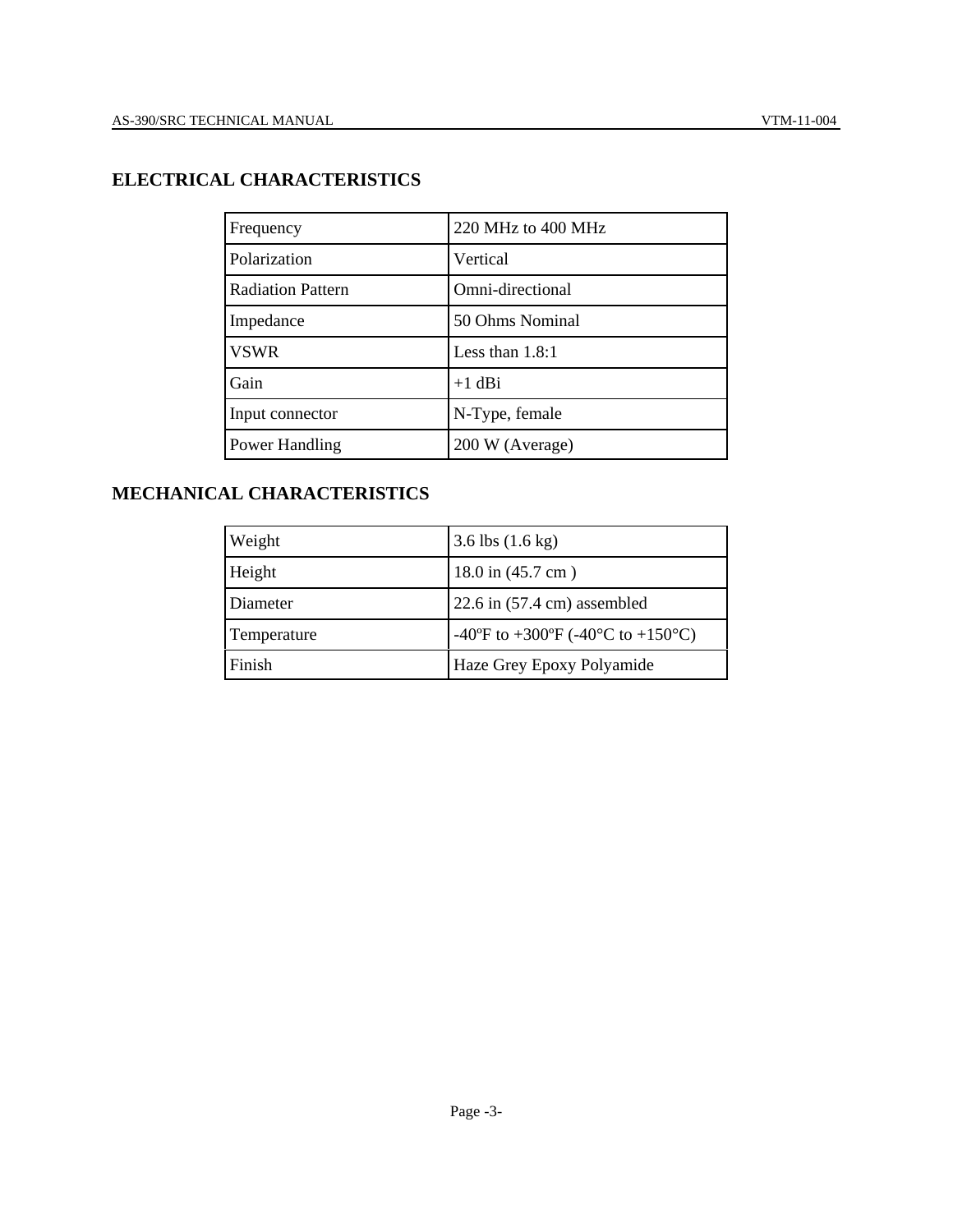



Page -4-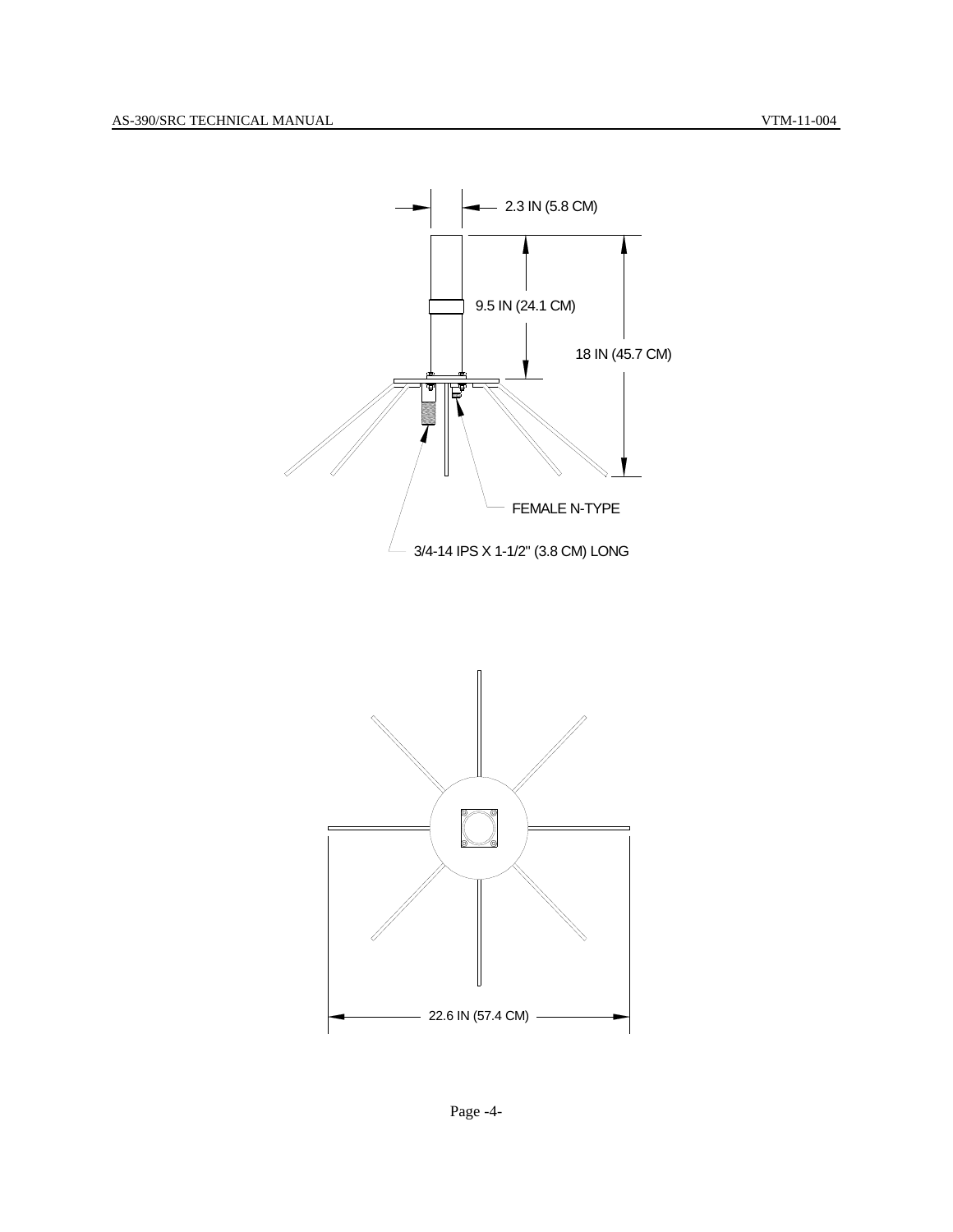#### **ASSEMBLY INSTRUCTIONS**

No Assembly Required.

### **INSTALLATION INSTRUCTIONS**

As shipped, the AS-390 antenna is designed to mount atop the Valcom AS-4163/URC antenna via the optional mount. The antenna simply threads into the mount until firmly snug.

#### **OPERATING INSTRUCTIONS**

Connect a suitable RF coaxial cable (such as RG-142) from the vehicle's radio setup to the bottom of the antenna. An N-type connector is required for this.

There are no other user connections or settings required to use the antenna.

#### **MAINTENANCE**

The antenna is completely assembled, tuned and tested at the factory. There are no adjustments required after delivery of the antenna.

General maintenance would include inspecting the antenna for signs of physical damage, such as, bent or broken elements, cracked insulator section or damaged input connector. The input connector and cable should be inspected for signs of damage or loosening. All mechanical joints and fasteners should be periodically inspected for signs of loosening.

Take note: At the base of the antenna near the connector and mount is a small drain plug, which must be periodically loosened to allow trapped moisture to escape. When reinstalling, ensure the drain plug is snug.

Replacement parts may be ordered from the factory (subject to availability) using the contact information on page 7. The factory should be contacted if any substantial repair is required.